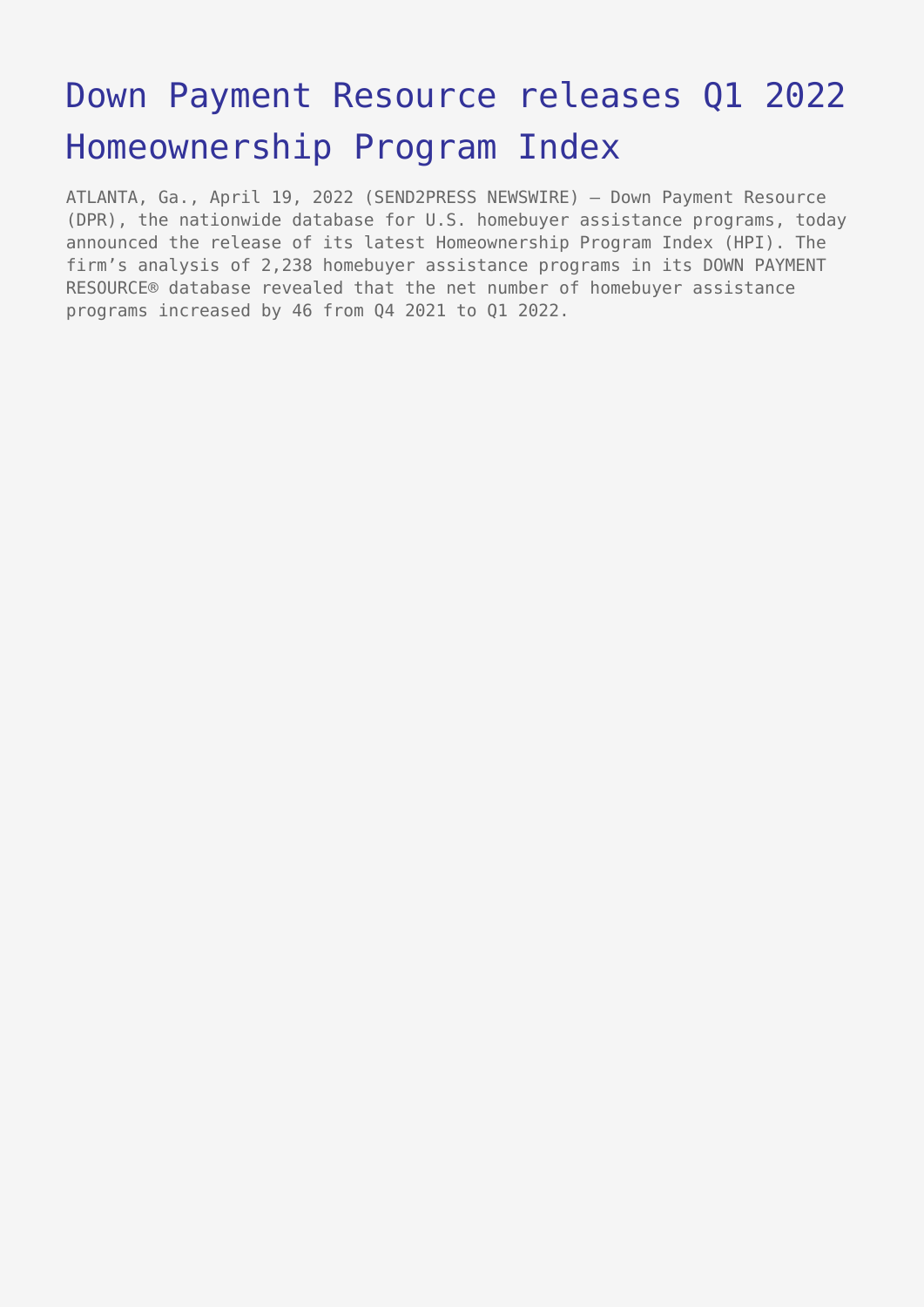

OM

#### **As Affordability Declines** in Most U.S. Counties **MORE HOMEBUYER ASSISTANCE PROGRAMS INTRODUCED**

84.9% of all homebuyer assistance programs<br>are actively funded and available.



 $\Omega$ 

**Increased Support for<br>Manufactured Housing** 28.8% of all homebuyer assistance<br>programs allow manufactured housing

Programs Not **Programs Not Just for** 38% Available to repeat or first-time buyers



Down Payment



#### **HOMEOWNERSHIP PROGRAM TYPES**

## 74% DOWN PAYMENT &

GRANTS Gifts which do not have to be repaid **GRAFTS:** Gifts which do not have to be repaid<br>SECOND MORTGAGES: Loans with very low or no<br>interest rate where the payment may be deferred or<br>forgiven incrementally for each year the buyer<br>remains in the home.<br>COMBINED FIR

 $11%$ FIRST MORTGAGES

Below-market interest rates,<br>lower or no mortgage<br>insurance, or 100% financing.



Includes matched savings<br>programs, Housing Choice<br>Vouchers (HCV) and other<br>programs.



#### 2,238 HOMEBUYER ASSISTANCE PROGRAMS **AVAILABLE ACROSS THE COUNTRY**

States with the Greatest Number of Programs,



Send2Press® Newswire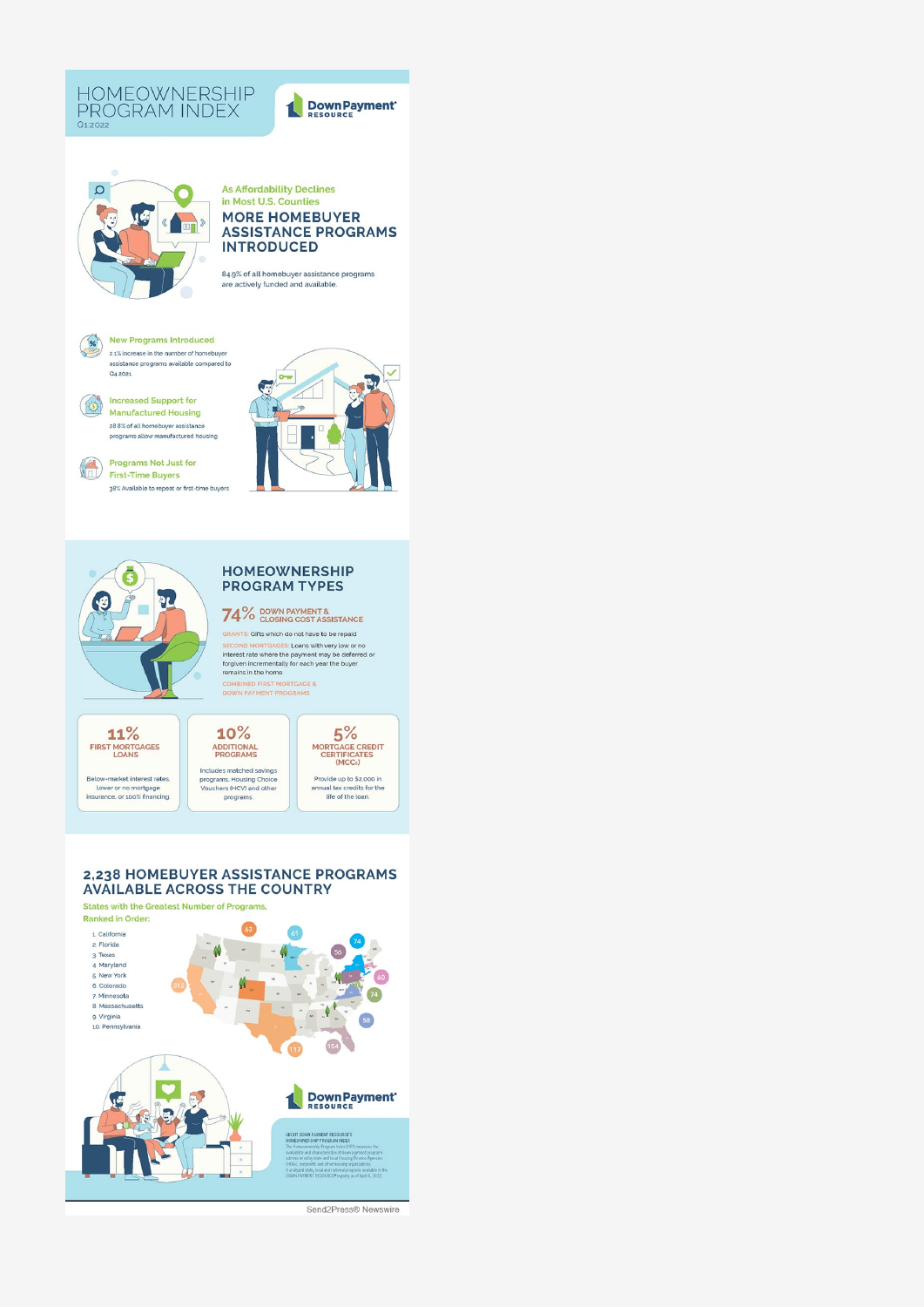## **Methodology**

Published quarterly, DPR's HPI surveys the funding status, eligibility rules and benefits of U.S. homebuyer assistance programs administered by state and local housing finance agencies, municipalities, nonprofits and other housing organizations. DPR communicates with over 1,200 program administrators throughout the year to track and update the country's wide range of homeownership programs, including down payment and closing cost programs, Mortgage Credit Certificates and affordable first mortgages, in the DOWN PAYMENT RESOURCE® database.

#### **Key Findings**

The Q1 2022 HPI examined a total of 2,238 homebuyer assistance programs that were active as of April 6, 2022. Key findings are as follows.

- **Marked increase in number of programs introduced.** Programs introduced in Q1 2022 include two first mortgage programs, two combined funding programs, 10 grants and 32 second mortgage programs. This marks a 2.1% increase in the number of homebuyer programs available compared to Q4 2021.
- **Largest gains in nonprofit programs.** There was a 5.7% increase in nonprofit-sponsored programs introduced in Q1 2022. Additionally, there was a 2.3% increase in programs supporting home purchases in defined locales and a 1.3% increase in statewide programs.
- **Support for manufactured housing continues to increase**. 31 additional homebuyer programs opened eligibility to manufactured housing in Q4 2021. Now 28.8% of all homebuyer assistance programs support the purchase of manufactured homes.
- **More than one third of programs do not have a first-time home buyer requirement.** It is a common misconception that homebuyer assistance is only available to first-time homebuyers, however 38% of homebuyer assistance programs in Q1 2022 did not have a first time homebuyer requirement.

"Both the number of homebuyer assistance programs and the volume of available funding increased in Q1 2022, a trend we have observed for several consecutive quarters," said DPR CEO Rob Chrane. "With affordability on the decline in 79% of U.S. counties and the availability of homebuying assistance on the rise, homebuyers need real estate agents and mortgage lenders to connect them with programs that make homeownership more affordable."

Further analysis of the Q1 2022 HPI findings, including infographics and examples of many of the programs described in this release, can be found on DPR's website at

[https://downpaymentresource.com/professional-resource/more-homebuyer-assistan](https://downpaymentresource.com/professional-resource/more-homebuyer-assistance-programs-introduced-as-affordability-declines-in-most-u-s-counties/) [ce-programs-introduced-as-affordability-declines-in-most-u-s-counties/](https://downpaymentresource.com/professional-resource/more-homebuyer-assistance-programs-introduced-as-affordability-declines-in-most-u-s-counties/).

For a complete, state-by-state list of homebuyer assistance programs, visit [https://downpaymentresource.com/wp-content/uploads/2022/04/HPI-state-by-state](https://downpaymentresource.com/wp-content/uploads/2022/04/HPI-state-by-state-data.Q12022.pdf)